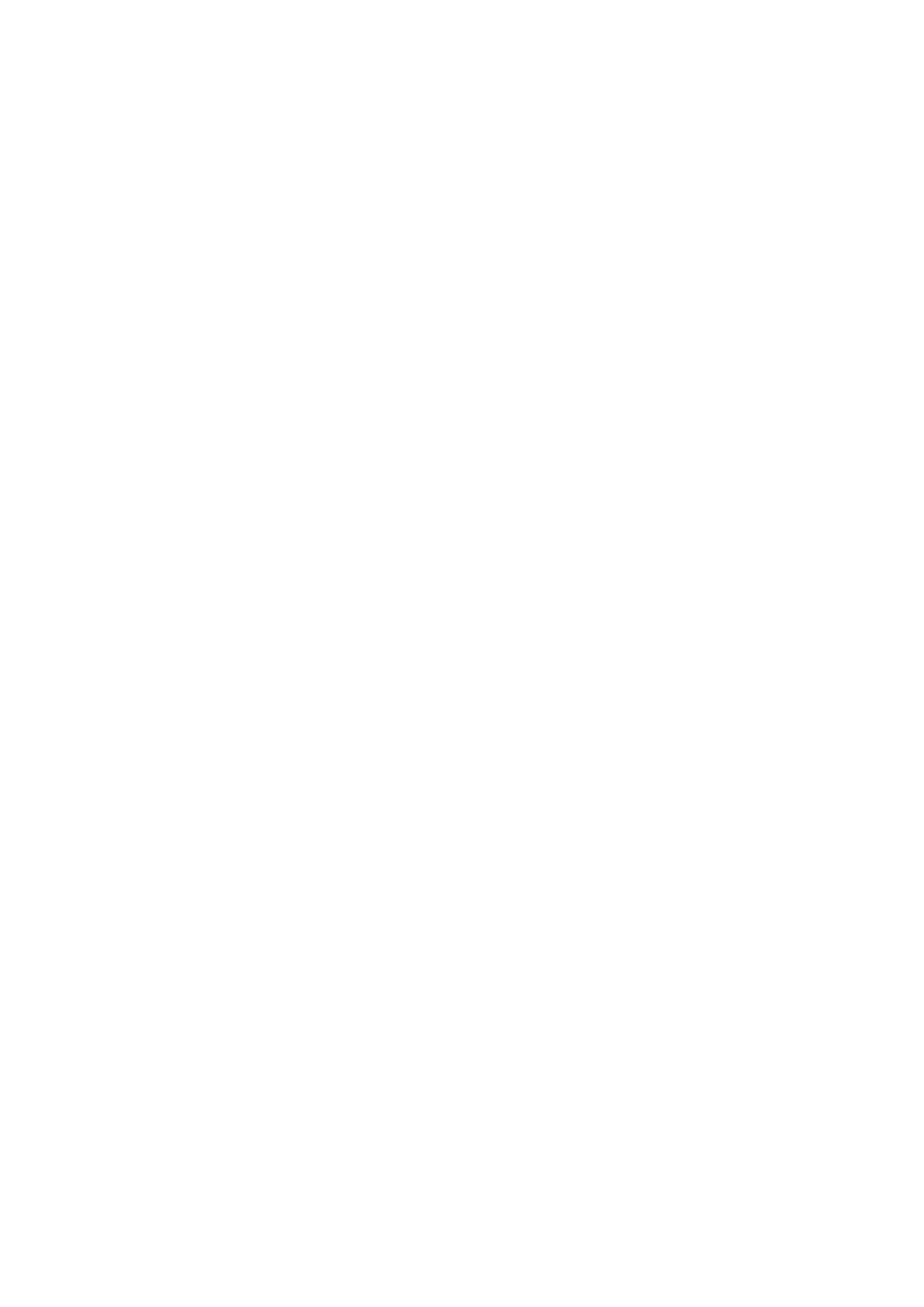#### **ACCOMPANYING DOCUMENTS**

**Explanatory Notes, together with other accompanying documents, are printed separately as SP Bill 44-EN. A Policy Memorandum is printed separately as SP Bill 44-PM.**

# Disabled Persons' Parking Badges (Scotland) Bill

# [AS INTRODUCED]

An Act of the Scottish Parliament to make provision about badges for display on motor vehicles used by disabled persons.

#### **1 Form of badge**

In section 21 (badges for display on motor vehicles used by disabled persons) of the *5* Chronically Sick and Disabled Persons Act 1970, for paragraph (b) of subsection (1A) there is substituted—

> "(b) of a form which fulfils any requirements as to form prescribed or otherwise specified by the Scottish Ministers, in the case of a badge issued by a local authority in Scotland.".

#### *10* **2 Power to cancel badge**

In section 21(7AB) of the Chronically Sick and Disabled Persons Act 1970, the words "in England and Wales" are repealed.

#### **3 Power to confiscate badge**

In section 21(4D) of the Chronically Sick and Disabled Persons Act 1970, the words "in *15* England and Wales" are repealed.

#### **4 Offence of using cancelled badge**

- (1) In section 21(4BZA) of the Chronically Sick and Disabled Persons Act 1970, the words "in England and Wales" are repealed.
- (2) In subsection (1ZA) of section 117 (wrongful use of disabled person's badge) of the *20* Road Traffic Regulation Act 1984, the words "in its application to the use of a vehicle in England and Wales" are repealed.

#### **5 Enforcement officers**

(1) Section 21 of the Chronically Sick and Disabled Persons Act 1970 is amended as follows.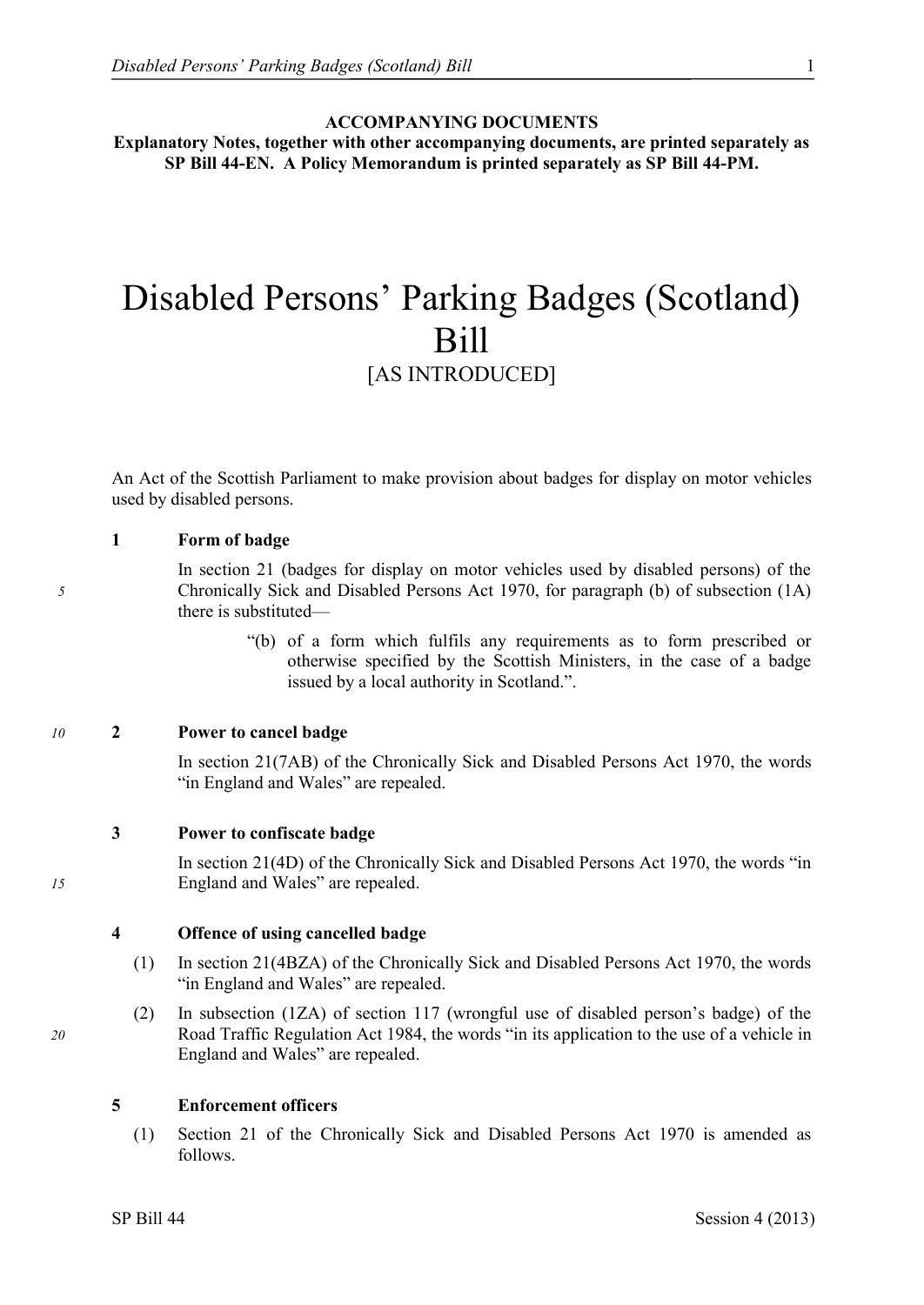#### (2) In subsection (4BA)—

- (a) after the word "constable" in the opening words there is inserted "or enforcement officer",
- (b) in paragraph (a), after the word "constable" there is inserted "or officer".
- *5* (3) After subsection (4BB) there is inserted—

"(4BC) No offence is committed under subsection (4BB) if—

- (a) the person requiring the badge to be produced is an enforcement officer, other than a traffic warden or parking attendant, and
- (b) when requiring the badge to be produced, the officer does not produce *10* appropriate evidence of the officer's authority to exercise the power under subsection (4BA).".
	- (4) For subsection (8A) there is substituted—
		- "(8A) In this section—

"constable" has the meaning given by section 99(1) of the Police and *15* Fire Reform (Scotland) Act 2012,

"enforcement officer" means—

- (a) a traffic warden,
- (b) a parking attendant, or
- (c) a person who—
- *20* (i) is employed by a local authority or by a person with whom the authority have made arrangements for the purposes of this section, and
	- (ii) is authorised in writing by the authority to exercise the powers in subsections (4BA) and (4D).".

#### *25* **6 Review of local authority decision**

- (1) The Scottish Ministers may by regulations—
	- (a) require a local authority to review any relevant decision taken by the authority,
	- (b) specify who may apply for a review and the manner in which an application is to be made,
- *30* (c) provide for the procedure that an authority is to follow when conducting and disposing of a review.
	- (2) For the purpose of subsection [\(1\)](#page-3-0), "relevant decision" means decision that a person is not a disabled person of a description prescribed under section 21(2) of the Chronically Sick and Disabled Persons Act 1970.
- *35* (3) Regulations under subsection [\(1\)](#page-3-0) may provide that the review requirement which they impose does not apply to a decision that a person is not a disabled person of a description that is—
	- (a) prescribed under section 21(2) of the Chronically Sick and Disabled Persons Act 1970, and
- *40* (b) specified in the regulations.

<span id="page-3-0"></span>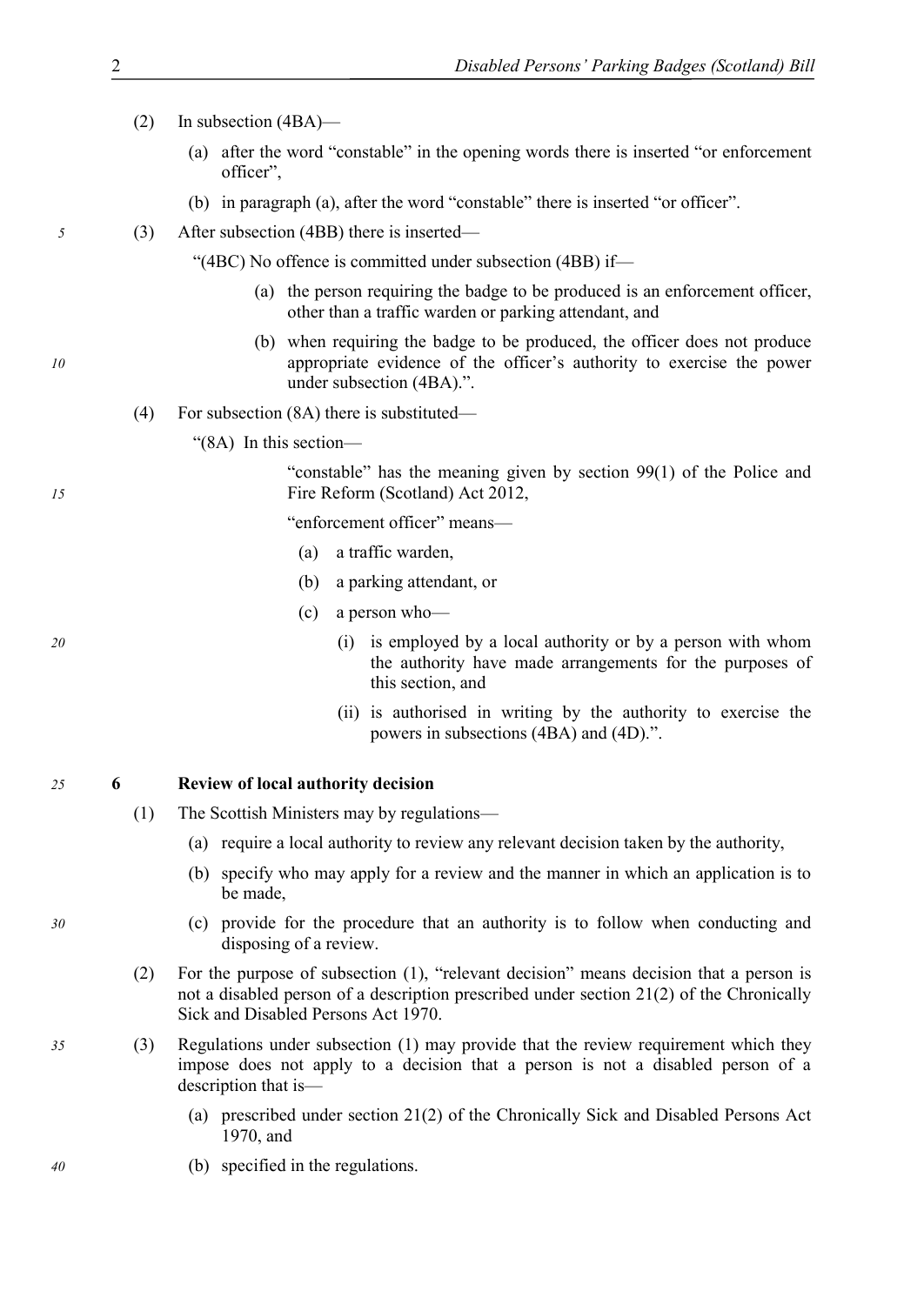<span id="page-4-0"></span>(4) Regulations under subsection [\(1\)](#page-3-0) are subject to the negative procedure.

### **7 Commencement**

- (1) This section and sections [6](#page-3-0) and [8](#page-4-0) come into force on the day after Royal Assent.
- (2) The other provisions of this Act come into force on such day as the Scottish Ministers *5* may by order appoint.

#### **8 Short title**

The short title of this Act is the Disabled Persons' Parking Badges (Scotland) Act 2014.